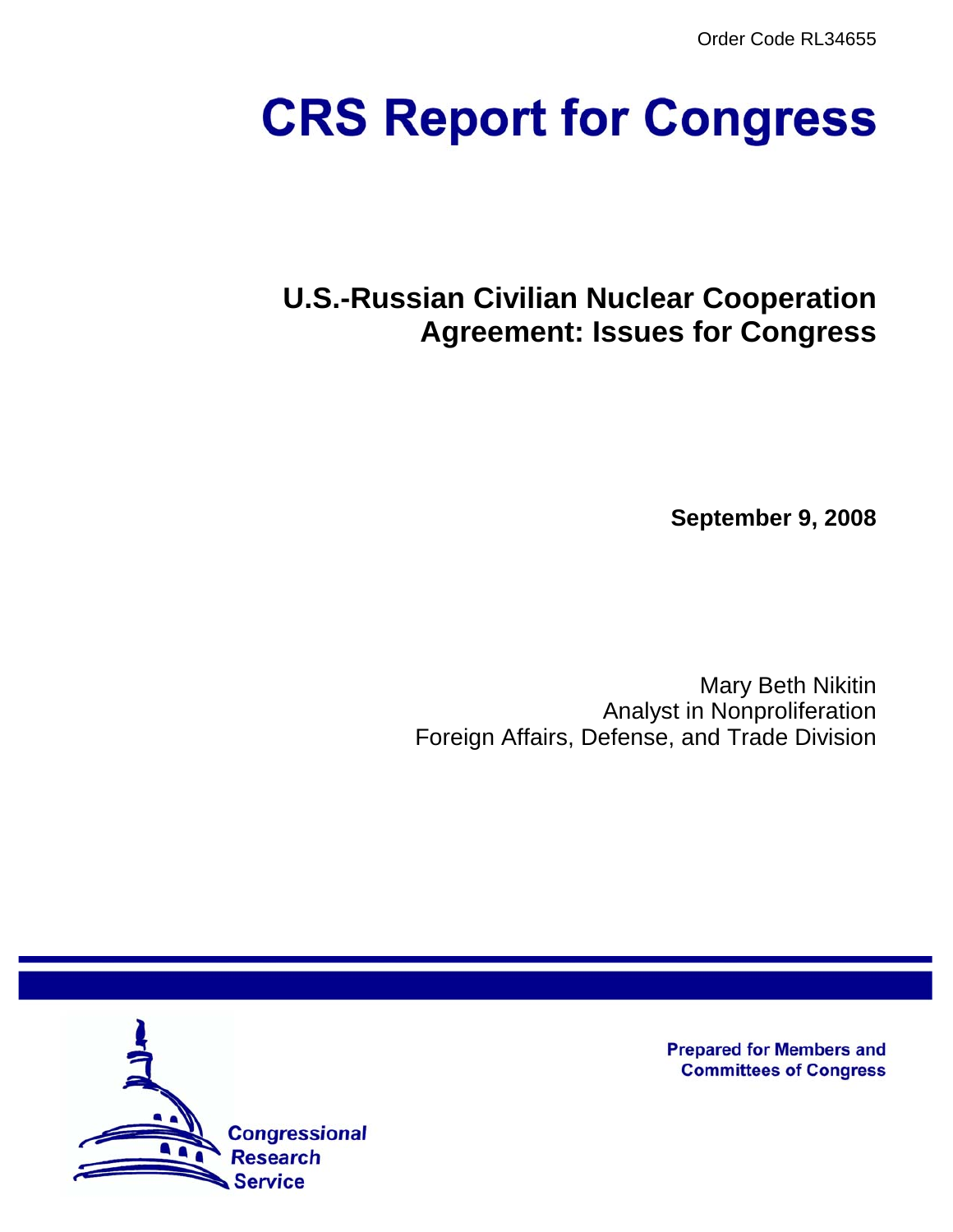#### U.S.-Russian Civilian Nuclear Cooperation Agreement: Issues for Congress

#### **Summary**

The United States and Russia signed a civilian nuclear cooperation agreement on May 6, 2008. President Bush submitted the agreement to Congress on May 13. The agreement was withdrawn from congressional consideration by President Bush on September 8, 2008, in response to Russia's military actions in Georgia.

This report discusses key policy issues related to that agreement, including future nuclear energy cooperation with Russia, U.S.-Russian bilateral relations, nonproliferation cooperation, and Russia's policies toward Iran. These issues were relevant to the debate when the agreement was being considered in the  $110<sup>th</sup>$ Congress.

This report will be updated as events warrant.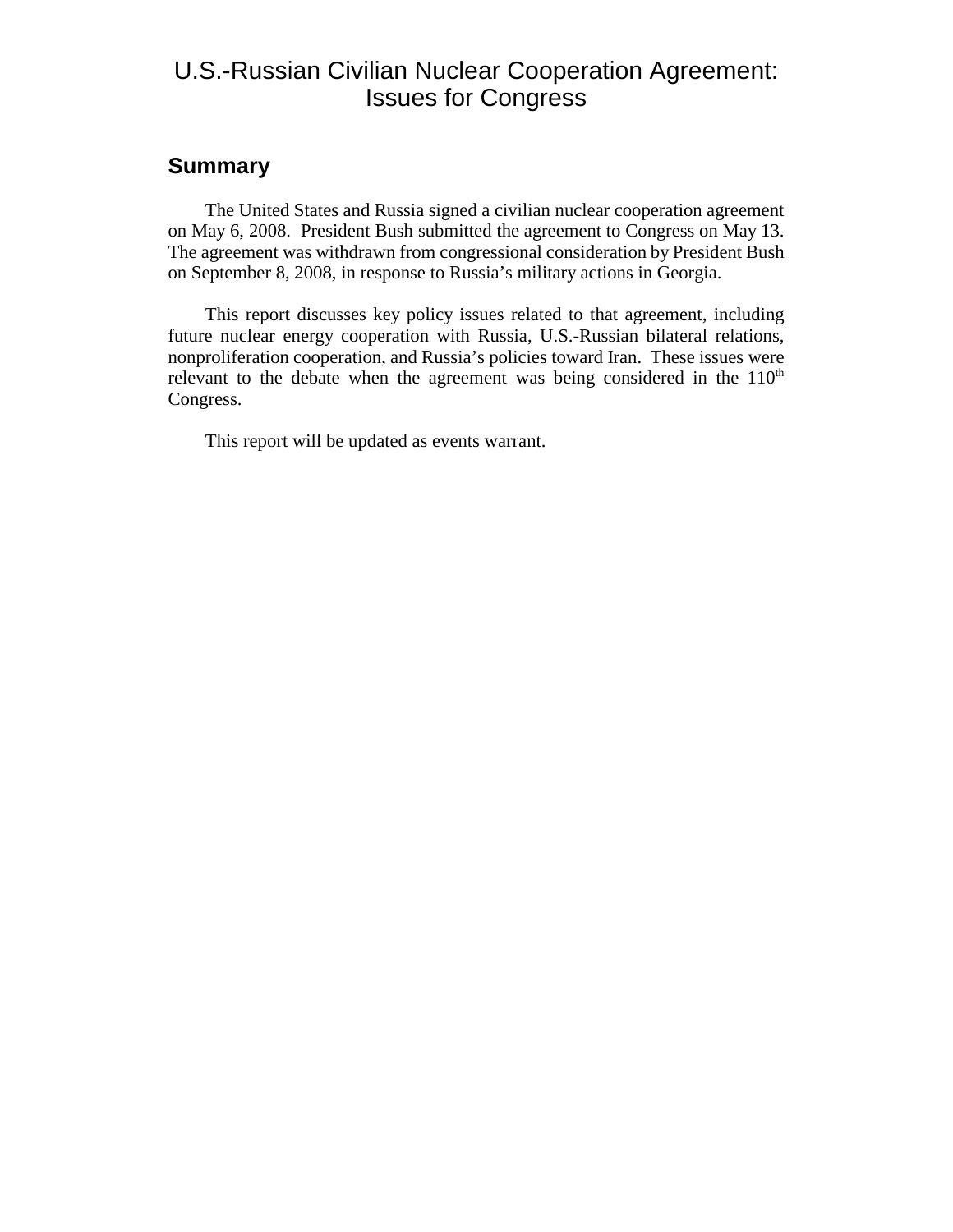### **Contents**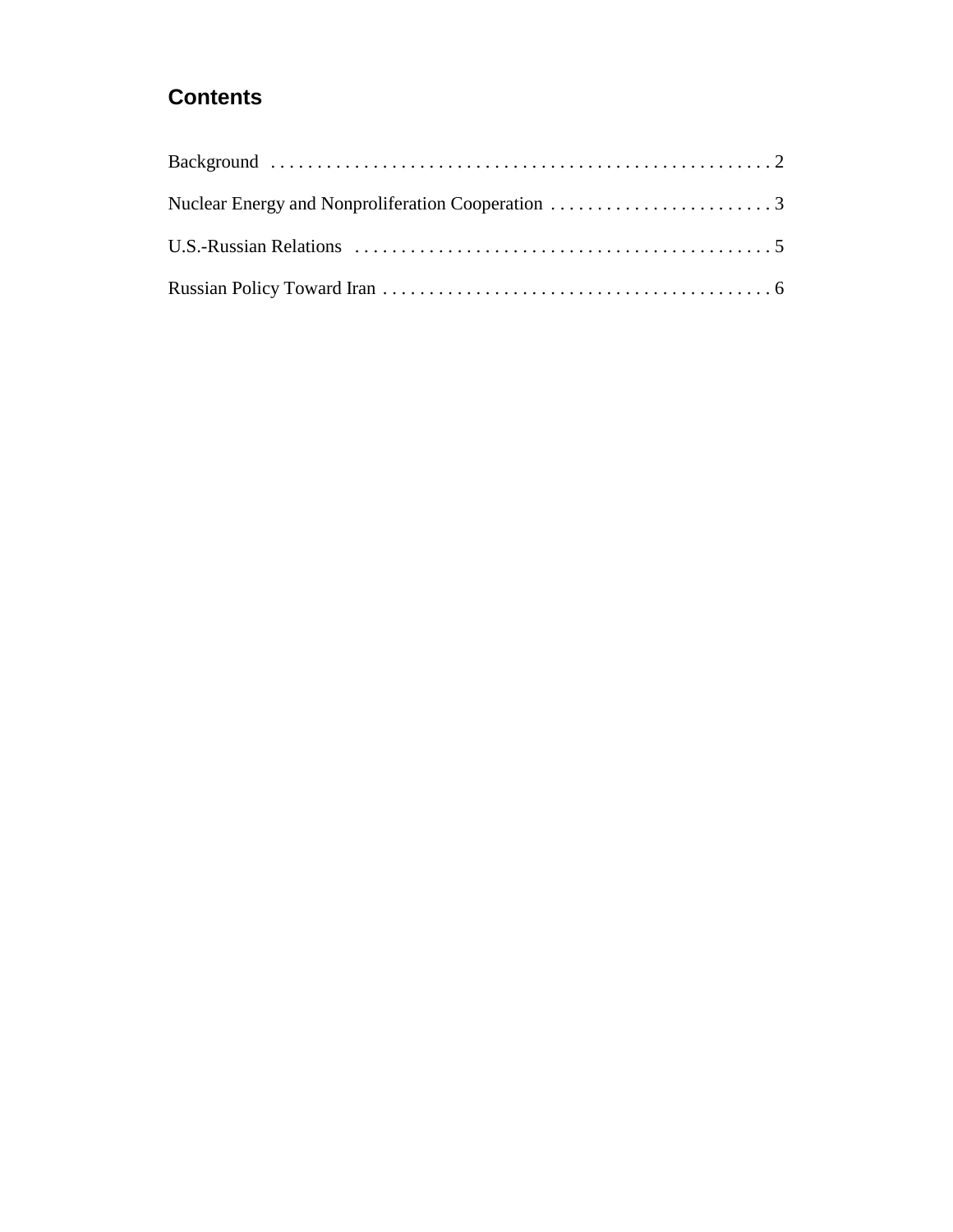## U.S.-Russian Civilian Nuclear Cooperation Agreement: Issues for Congress

On May 13, 2008, President Bush submitted the proposed text of the U.S.- Russian civilian nuclear cooperation agreement to Congress along with the required Nuclear Proliferation Assessment (NPAS) and his determination that the agreement promotes U.S. national security.<sup>1</sup> The annexed classified NPAS was submitted separately. The agreement was signed by the two countries in Moscow on May 6, 2008. According to the President's letter of submittal, the agreement meets all the terms of the Atomic Energy  $Act^2$  and therefore does not require any exemptions from the law's requirements. Therefore, the agreement will enter into effect after 90 days of continuous session<sup>3</sup> unless Congress enacts a joint resolution of disapproval. Congress could adopt either a joint resolution of approval with (or without) conditions, or standalone legislation that could approve or disapprove the agreement.<sup>4</sup>

On June 24, Chairman of the Senate Foreign Relations Committee Joseph Biden and Senator Richard Lugar submitted a joint resolution of approval, S.J.Res.42. Chairman of the House Committee on Foreign Affairs Howard Berman and Ranking Member Ileana Ros-Lehtinen introduced a resolution of disapproval, H.J.Res. 95, on June 24. Representative Edward Markey on May 14 introduced H.J.Res. 85 expressing disfavor of the agreement. On July 23, The House Committee on Foreign Affairs reported H.R. 6574<sup>5</sup> out of committee, which would approve the U.S.-Russia 123 agreement, notwithstanding the AEA, with certain conditions. Under this resolution, no license could be issued for the export of nuclear material, equipment, or technology to Russia unless the President certified to Congress that Russia (1) is not transferring sensitive nuclear, biological- or chemical-weapons-related, ballistic or cruise missile technologies, goods, or services to Iran; (2) is cooperating with the United States on international sanctions on Iran; and (3) had ratified appropriate nuclear liability conventions or enacted domestic laws to protect U.S. firms.

In response to Russian actions in August over the conflict in Georgia, some members of Congress called on the Bush administration to withdraw the agreement

<sup>&</sup>lt;sup>1</sup> [http://www.whitehouse.gov/news/releases/2008/05/20080513-1.html].

<sup>&</sup>lt;sup>2</sup> Under section 123.a., codified at 42 U.S.C. 2153(a)), Atomic Energy Act of 1946, ch. 724, 60 Stat. 755 (1946), as amended.

 $3$  Days on which either House is in a recess of more than three days (pursuant to a concurrent resolution authorizing the recess) do not count toward the total. If Congress adjourns its session *sine die*, continuity is broken, and the count starts anew when it reconvenes.

<sup>4</sup> See CRS Report RL34541, *Nuclear Cooperation Agreement with Russia: Statutory Procedures for Congressional Consideration*, by Richard Beth.

<sup>&</sup>lt;sup>5</sup> The United States-Russian Federation Nuclear Cooperation Agreement Act of 2008.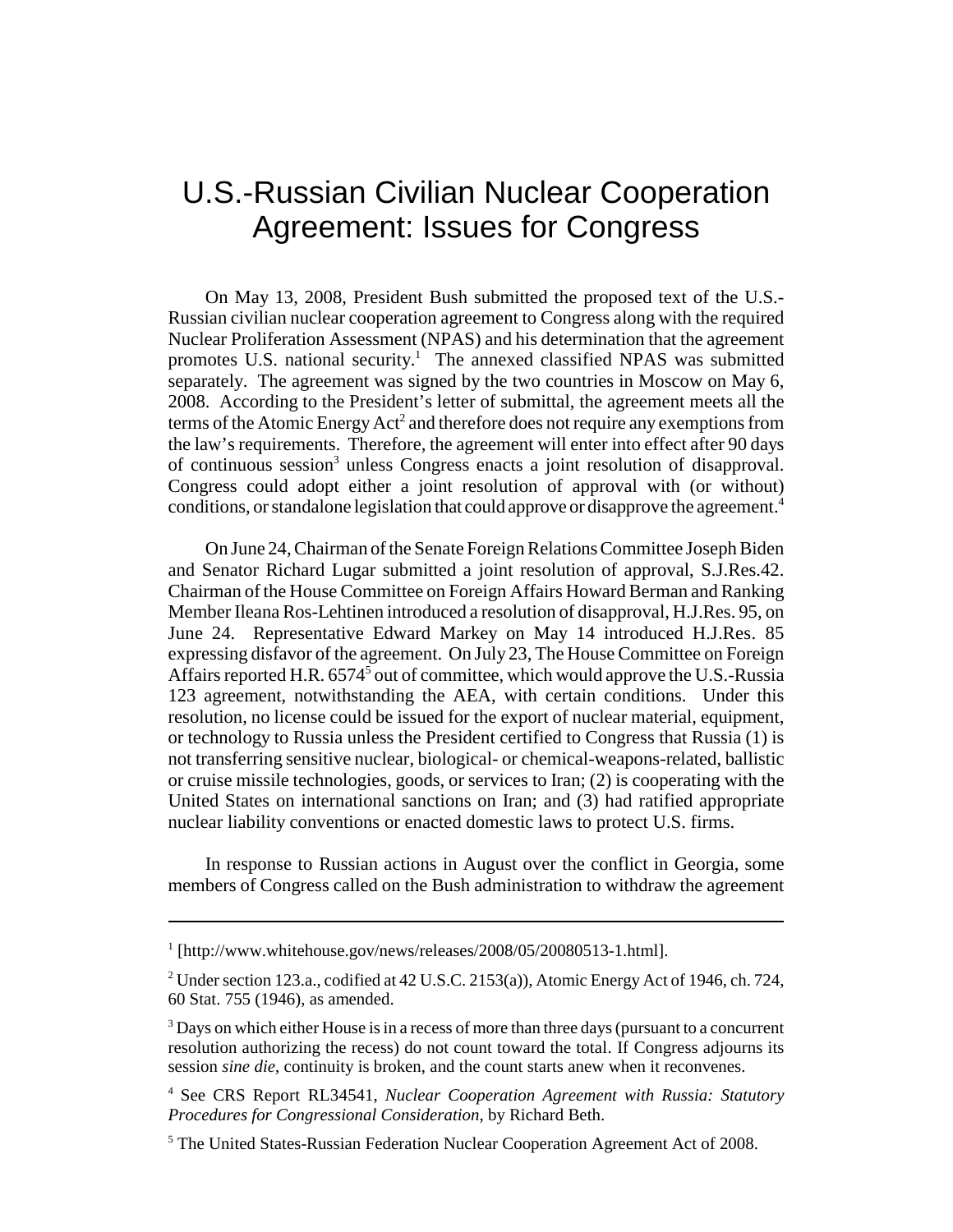from congressional consideration.<sup>6</sup> There is no precedent for the President withdrawing a 123 from congressional consideration, and the Atomic Energy Act does not specify procedures for doing so.

On September 8, 2008, the Secretary of State issued a statement saying that the President intends to notify Congress that "he has today rescinded his prior determination" regarding the agreement and therefore there is no basis for Congress to consider it. Secretary Rice states that "the U.S. nonproliferation goals contained in the proposed Agreement remain valid: to provide a sound basis for U.S.-Russian civil nuclear cooperation, create commercial opportunities, and enhance cooperation with Russia on important global nonproliferation issues." She expresses regret for the decision but says that "unfortunately, given the current environment, the time is not right for this agreement."<sup>7</sup> In his message to Congress, the President says that this decision is "in view of recent actions by the Government of the Russian Federation incompatible with peaceful relations with its sovereign and democratic neighbor Georgia." In the original determination of May 5, 2008 (Presidential Determination 2008-19), the President determined that the agreement will promote and will not pose an unreasonable risk "to the common defense and security."8 The President's message of September 8 says this determination "is no longer effective." It also says that "if circumstances should permit future reconsideration of the proposed Agreement, a new determination will be made and the proposed Agreement will be submitted for congressional review pursuant to section 123 of the Act."<sup>9</sup>

#### **Background**

The U.S. Atomic Energy Act of 1954 (42 U.S.C. 2011 et seq.) governs significant nuclear cooperation between the United States and other states.<sup>10</sup> The United States has about two dozen agreements for civil nuclear cooperation in place. Such agreements, known as "123 agreements," provide the framework and authorization for cooperation, and do not guarantee certain exports, technology, or material. Before significant nuclear exports<sup>11</sup> can occur, the State Department, with

<sup>6</sup> For example, House Foreign Affairs Committee press release, August 19, 2008, [http://foreignaffairs.republicans.house.gov/list/press/foreignaffairs\_rep/081908123.shtml], and Joseph Biden, "Op-Ed: Russia Must Stand Down," *The Financial Times*, August 12, 2008.

<sup>7</sup> Statement on U.S.-Russia 123 Agreement, September 8, 2008, at [http://www.state.gov/ secretary/rm/2008/09/109256.htm]

<sup>8</sup> [http://www.whitehouse.gov/news/releases/2008/05/20080506-4.html].

<sup>&</sup>lt;sup>9</sup> Message to the Congress of the United States, September 8, 2008, at [http://www.whitehouse.gov/news/releases/2008/09/20080908-3.html]

 $10$  Nuclear cooperation includes the distribution of special nuclear material, source material, and byproduct material, to licensing for commercial, medical, and industrial purposes. These terms, "special nuclear material," "source material," and "byproduct material," as well as other terms used in the statute, are defined in 42 U.S.C. §2014.

<sup>&</sup>lt;sup>11</sup> Significant nuclear cooperation includes the physical transfer of reactors, reactor (continued...)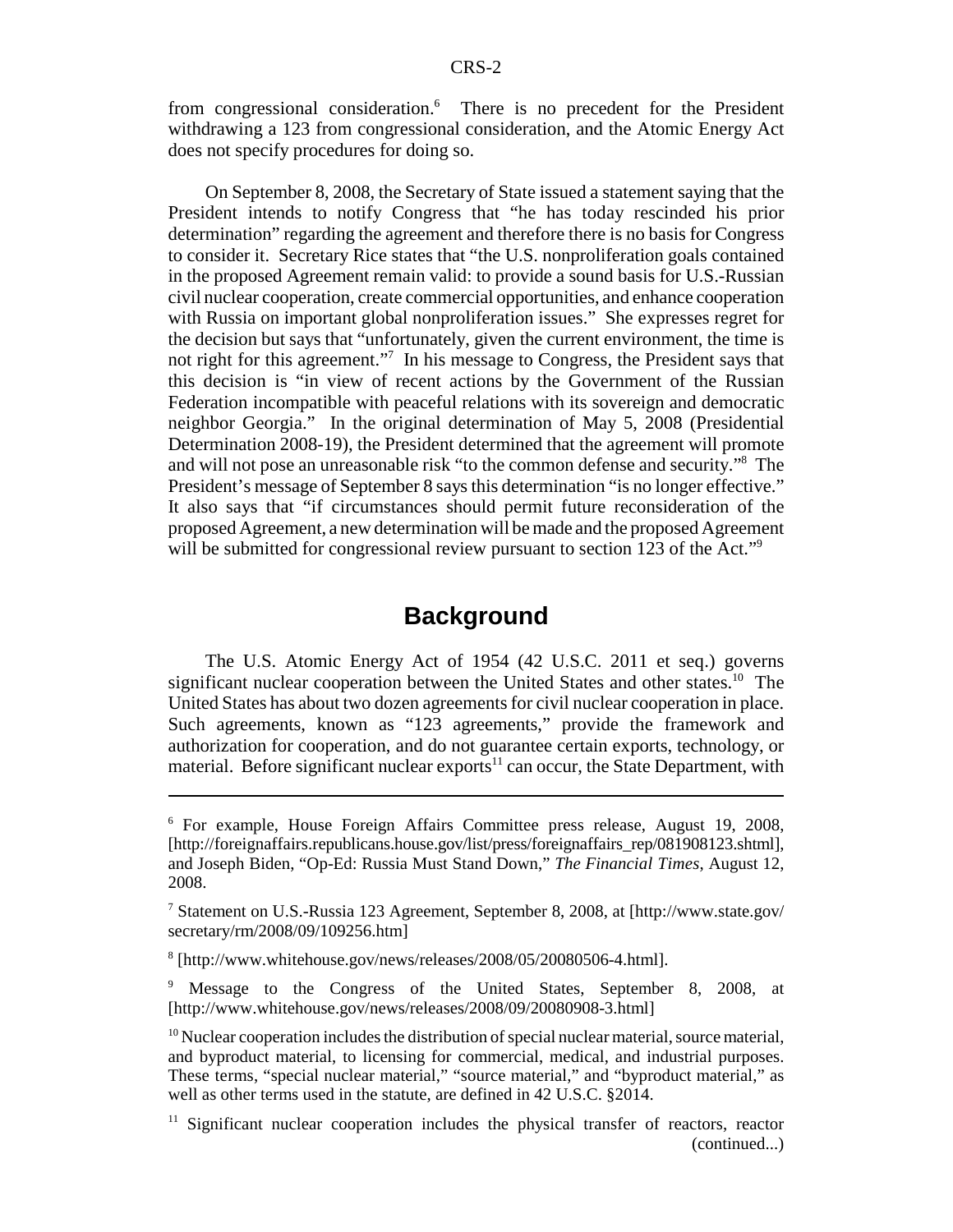the advice of the Department of Energy, negotiates an agreement, which must meet criteria listed in Section 123.a., (1) through  $(9)$ , 42 U.S.C. 2151.<sup>12</sup> Russia is the only NPT-recognized nuclear weapon state with whom the United States does not yet have a civilian nuclear cooperation agreement. In the case of the agreement with China, Members of Congress attached conditions to the joint resolution of approval of the agreement, based on concerns, among others, that China was exporting materials and equipment relevant for nuclear weapons development to nonnuclear weapon states.<sup>13</sup>

Prior to July 2006, Moscow's nuclear commerce with Iran presented the chief obstacle to U.S.-Russian nuclear cooperation. Several factors may have contributed to the shift in U.S. policy: a tougher line by Moscow since 2003 with respect to Iran, especially Russia's agreement with Iran to take back spent nuclear fuel from the Russian-built Bushehr reactor; President Bush's embrace of nuclear power as an alternative to reliance on hydrocarbons; President Bush's proposals to multilateralize the nuclear fuel cycle and develop proliferation-resistant technologies through the Global Nuclear Energy Partnership (GNEP) (which includes embracing reprocessing technology after decades of U.S. opposition);<sup>14</sup> and Russia's proposals to host an international fuel center that would store and reprocess spent fuel and enrich uranium for fresh fuel.

#### **Nuclear Energy and Nonproliferation Cooperation**

Pledging to accelerate nuclear energy cooperation, Presidents Bush and Putin established in July 2006 a working group<sup>15</sup> whose report defined an Action Plan for cooperation that led to the bilateral Presidential Declaration on Nuclear Energy and Nonproliferation of July 3, 2007.<sup>16</sup> U.S. officials have stated that a 123 agreement is needed to implement this plan — for example, full scale technical cooperation on fast reactors and demonstration of advanced spent fuel processing and waste management technologies.<sup>17</sup> Benefits to the United States from a 123 agreement with

 $11$  (...continued)

components, or special nuclear material, source material, and byproduct material, under license for commercial, medical, and industrial purposes.

 $12$  The Atomic Energy Act also sets out procedures for licensing exports to states with whom the United States has nuclear cooperation agreements. (Sections 126, 127, and 128 codified as amended at 42 U.S.C. 2155, 2156, 2157.) Even with a 123 agreement in place, each export of nuclear material, equipment, or technology requires a specific export license or other authorization.

<sup>13</sup> See P.L. 99-183 and CRS Report RL33192, *U.S.-China Nuclear Cooperation Agreement*.

<sup>14</sup> See CRS Report RS22542, *Nuclear Fuel Reprocessing: U.S. Policy Development*.

<sup>&</sup>lt;sup>15</sup> "Joint Working Group on the Development of a Bilateral Action Plan to Enhance Global and Bilateral Nuclear Energy Cooperation," at [http://www.doe.gov/news/4553.htm].

<sup>&</sup>lt;sup>16</sup> Text of Declaration on Nuclear Energy and Nonproliferation Joint Actions, July 3, 2007, at [http://moscow.usembassy.gov/st\_07032007.html].

 $17$  This effort would be part of GNEP and the multi-nation Generation IV initiative to (continued...)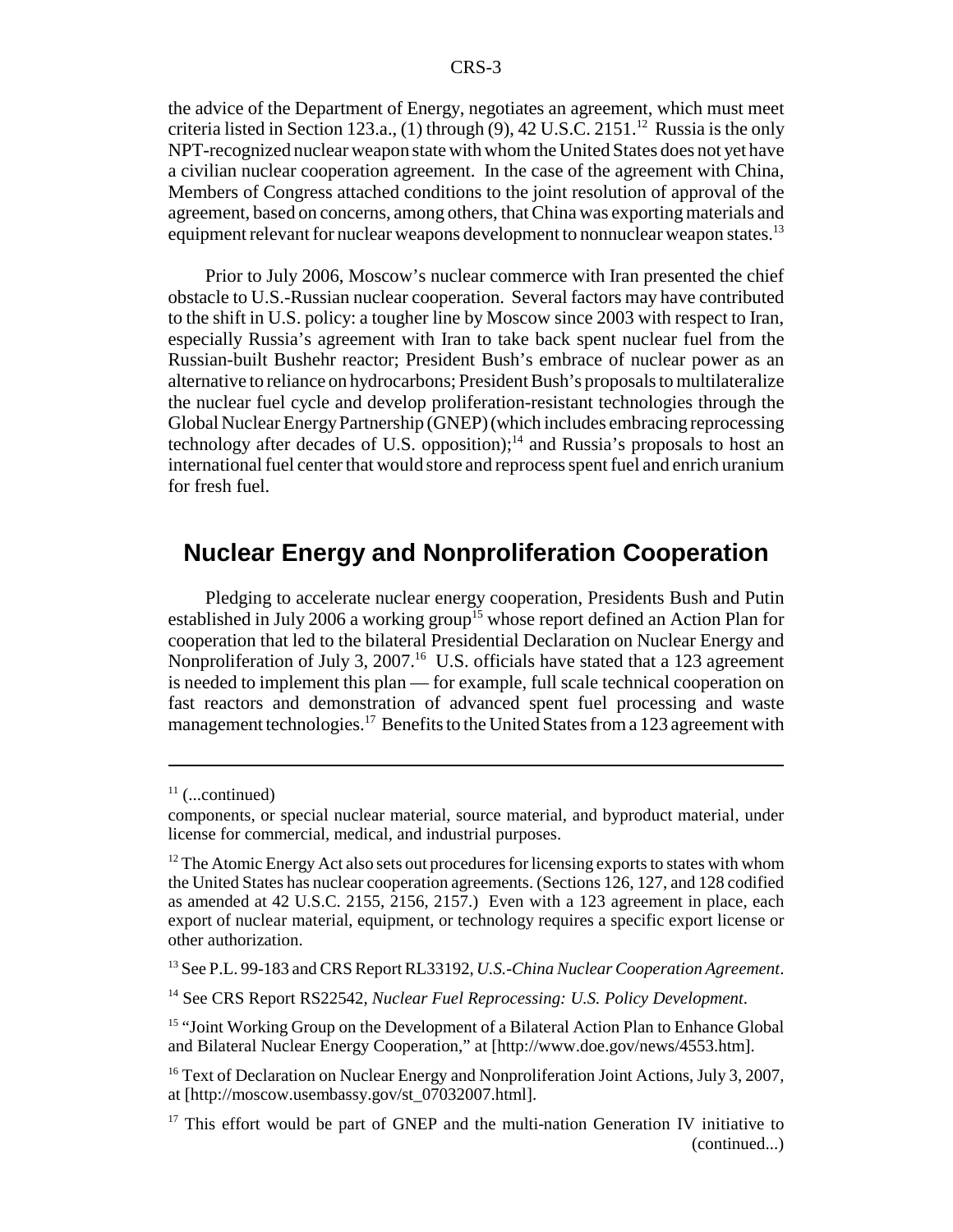Russia could include development of advanced nuclear fuel cycle technologies and a future generation of proliferation-resistant reactors,<sup>18</sup> joint commercial partnerships, influence over Russian nonproliferation, and nuclear export policies.<sup>19</sup> A common argument in favor of the agreement is that the United States could gain from Russian work on reprocessing/advanced fuel cycle research. Because the United States does not operate fast neutron reactors or reprocess, testing of fuels developed under the GNEP program could be done in Russia, including post-irradiation examination. Supporters argue that U.S. partnership in developing these technologies could help ensure that "proliferation-resistance" remains a priority. Critics point out that the agreement risks entrenching the Bush Administration's policy of accepting reprocessing as a necessary part of the future of nuclear energy (although a future administration and Congress would always have the ability to guide the pace and direction of these developments).

A 123 agreement could provide Russia with access to U.S. nuclear technologies and markets, the right to receive U.S.-origin nuclear materials into Russia for storage or processing, and an improved international image for its nuclear industry. The agreement might also be construed as U.S. approval for Russia's civilian nuclear industry, thereby enabling Moscow to conclude similar agreements with other countries. Some have criticized the agreement on this basis — that safety and environmental problems with the Russian nuclear industry remain and therefore it would be premature to give approval. Others counter that only through such an agreement will Western safety technology and standards be available to Russia. Russia could also expand its reach into new nuclear power markets by adding U.S. safety and automated control systems to its exported reactors, or partnering with U.S. multinationals.

Supporters of the agreement argue that it could bolster the nonproliferation regime by promoting a nuclear energy framework that addresses emerging nuclear energy states' fuel needs while dissuading them from pursuing indigenous enrichment and reprocessing technologies. Proposals include the development of multilateral fuel assurances, international fuel service centers, and a new generation of "proliferation-resistant" reactors. Russia has set up the joint venture International Uranium Enrichment Center at Angarsk, which is to be under international safeguards, and is discussing options for hosting an international fuel bank at the site. The United States may choose to join the Angarsk consortium in order to have more input into its management, but a section 123 agreement with the United States is not necessary for Russia to proceed with these efforts, unless the United States transfers nuclear material or equipment.

 $17$  (...continued)

develop the next generation of civil nuclear power reactors. Collaboration may also take place under the rubric of the IAEA International Project on Innovative Nuclear Rectors and Fuel Cycles (INPRO).

 $18$  A "proliferation-resistant" reactor is meant to make it more difficult to divert material for weapons use, and often refers to reprocessing technology that would not result in separated plutonium. See [http://www.gnep.energy.gov/pdfs/FS\_Closing\_the\_FuelCycle.pdf].

<sup>19</sup> Richard Lugar and Sam Nunn, "Help Russia Help Us," *New York Times*, May 30, 2008, at [http://www.nytimes.com/2008/05/30/opinion/30lugar.html?th&emc=th].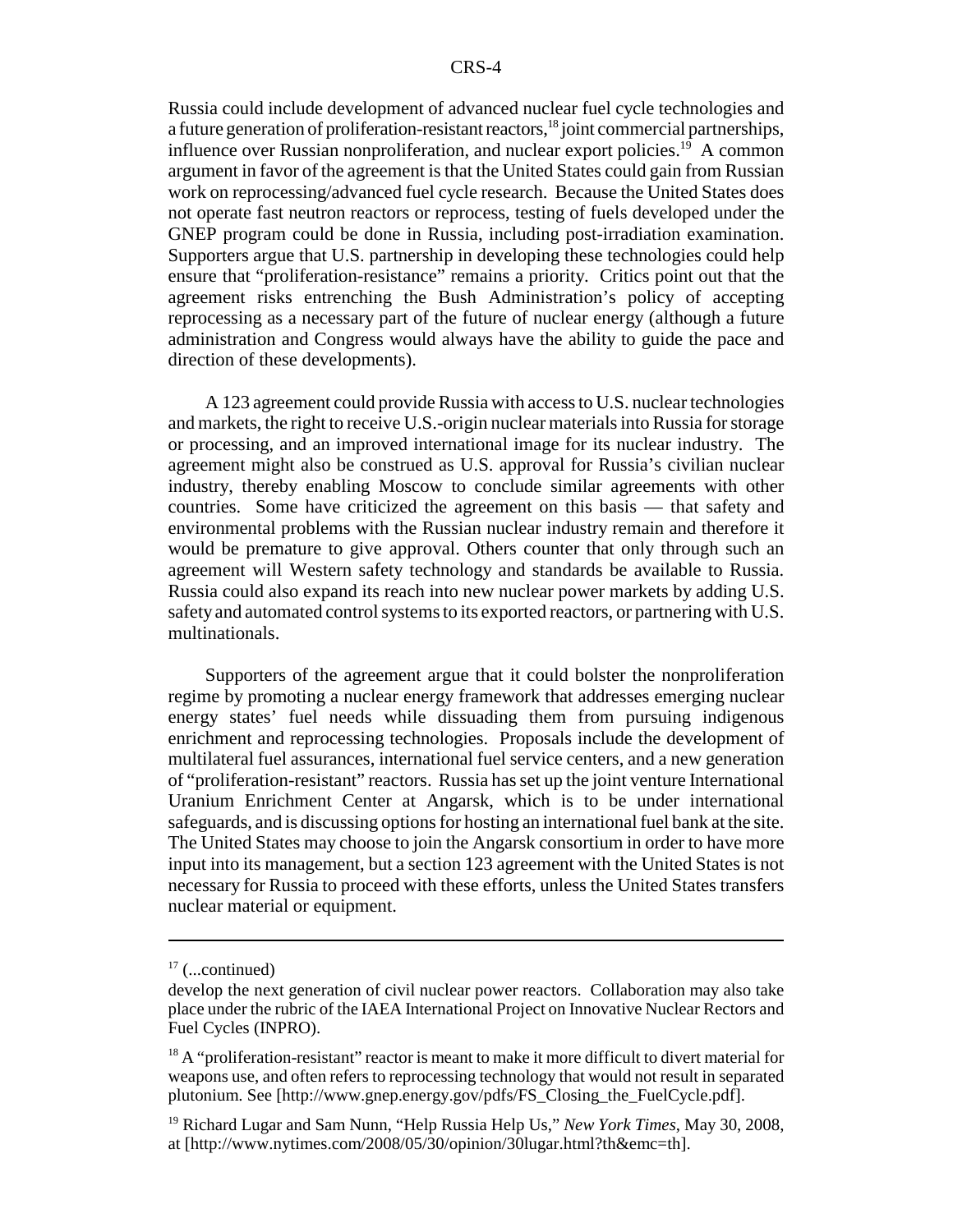In addition, a 123 agreement would allow for Russian reprocessing of U.S. origin spent fuel from third countries (although Russia has not yet decided to do this) or long-term spent fuel storage of such material in Russia.<sup>20</sup> The enrichment of U.S.obligated reprocessed uranium, and the reenrichment of U.S. uranium tails or U.S. origin tails, using Russian enrichment facilities, would also require a 123 agreement.<sup>21</sup> There appears to be interest by Russia in establishing an International Spent Fuel Storage Facility (ISFSF) that could accept U.S.-origin fuel, for example from Taiwan or South Korea, or as part of a Russian fuel leasing and return program for future nuclear power plants abroad.<sup>22</sup> The U.S. may encourage an ISFSF in Russia as a way to prevent countries from pursuing reprocessing technologies.<sup>23</sup> Collaboration between the United States and Russia on providing nuclear fuel cycle services to nonnuclear weapon states could increase the confidence of these states in the services and therefore increase participation.

Another issue of importance to the implementation of the U.S.-Russian 123 agreement is the question of nuclear liability coverage for U.S. companies doing business in Russia. U.S. companies would prefer that Russia ratify the Convention on the Supplementary Compensation for Nuclear Damage (CSC) or adopt domestic laws adopt domestic laws that would provide liability protection for U.S. firms.<sup>24</sup> These steps are conditions for Presidential certification in H.R. 6574.

#### **U.S.-Russian Relations**

The United States and Russia are at odds on a number of foreign policy issues, including the deployment of missile defense systems in Eastern Europe and the expansion of NATO.<sup>25</sup> In this context, cooperation with Russia on nonproliferation, nuclear terrorism prevention, and nuclear energy may have particular value for the bilateral relationship. U.S. Ambassador Burns remarked at the May signing ceremony that the 123 agreement marks Washington and Moscow's transition from "nuclear rivals" to "nuclear partners." The timing of the agreement's signing, the day before

 $20$  Under Article 9 of the proposed agreement, the parties would have to agree before this occurred. According to the Atomic Energy Act, this would be considered a subsequent arrangement, under Section 131.

 $21$  Import of tailings to Russia from European countries was halted in 2007 because of public protest and environmental concerns. "Russia quits uranium tailings imports over safety concerns," *RIA Novosti*, June 22, 2007. Existing contracts will be fulfilled (two with URENCO until 2009; two with EURODIF until 2014).

<sup>22 &</sup>quot;Analysis: Storage needs for nuclear growth," *UPI Energy*, May 6, 2008.

 $^{23}$  The Russian Duma passed a law in 2001 allowing for Russia to accept foreign spent fuel imports, but because of public opposition, Russian officials have stated that Russia does not now plan to import non-Russian-origin spent fuel for storage.

 $24$  See letter from the Contractors International Group on Nuclear Liability of December 18, 2003, annexed to the testimony of Henry Sokolski to the House Committee on Foreign Affairs, June 12, 2008, at [http://foreignaffairs.house.gov/110/sok061208.pdf]

<sup>25</sup> See CRS Report RL33407, *Russian Political, Economic, and Security Issues and U.S. Interests*.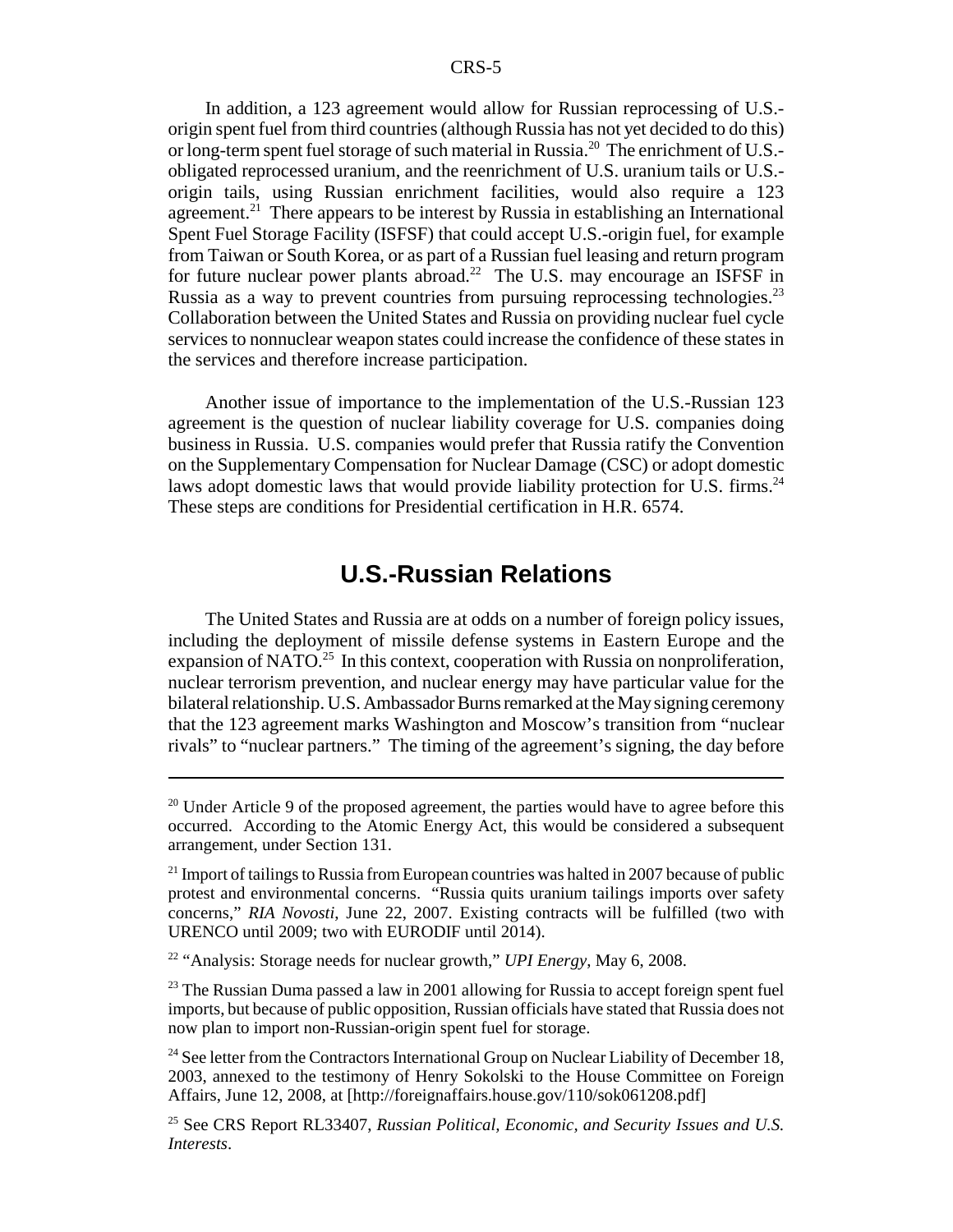Putin stepped down as Russian President, is also viewed by some as a culmination of bilateral cooperation between the Bush and Putin administrations.<sup>26</sup> Although a 123 agreement will not itself stipulate new programs or collaborative projects, it may have symbolic value and remove a longtime irritant in bilateral relations. Supporters argue that rejecting the agreement could embolden anti-U.S. sentiment and be counter-productive to cooperation in other areas. Critics counter that its symbolic value is a reason not to enact it at this time — it would be an undeserved reward for a Russian government critics view as antidemocratic and repressive, and whose foreign policy often has been at odds with U.S. interests. In August 2008, U.S.- Russian relations deteriorated as Russia took military action in response to the conflict in South Ossetia, Georgia.<sup>27</sup> The U.S. responded by withdrawing the 123 agreement from congressional consideration (see above).

#### **Russian Policy Toward Iran**

During the Clinton Administration and the early Bush Administration, the United States had a policy not to conclude a civilian nuclear cooperation agreement with Russia while it was building a nuclear power reactor for Iran at Bushehr. After details about Iran's clandestine nuclear activities came to light during 2002-2006, Russia began to step up cooperation with the United States and other countries negotiating with Iran over its nuclear program. In additioni, Russia has insisted on IAEA safeguards on any transfers to Iran's civilian nuclear reactor at Bushehr, on condition that the resulting spent fuel will be returned to Russia, per a February 2005 agreement. Moscow has also invited Tehran to participate in its newly established international uranium enrichment center at Angarsk, as an alternative to an indigenous Iranian enrichment capability — an offer that Iran has rejected. The Bush administration has supported this approach and since 2002 no longer objects to Russia's building the Bushehr nuclear power plant in Iran. President Bush, most recently at the April 2008 summit in Sochi, has praised Russian President Putin for his "leadership" in offering a solution to the Iranian nuclear negotiations. Washington has had less success convincing Moscow to agree with its proposals for tougher sanctions on Iran in the U.N. Security Council, and Russia has been only reluctantly supportive of U.N. Security Council Resolutions (UNSCRs) imposing more limited sanctions on Iran, preferring a primarily diplomatic solution to the crisis. However, President Putin has signed decrees to fully implement UNSCRs 1737, 1747, and 1803.<sup>28</sup>

The NPAS that accompanies the proposed U.S.-Russia 123 agreement says that the United States "has received assurances from Russia at the highest levels that its government would not tolerate cooperation with Iran in violation of its U.N. Security

<sup>26</sup> Maria Danilova, "Officials: US, Russia to Sign Civil Nuclear Agreement," *Associated Press*, May 6, 2008.

<sup>27</sup> See CRS Report RL34618, *Russia-Georgia Conflict in South Ossetia: Context and Implications for U.S. Interests*, by Jim Nichol.

<sup>28 &</sup>quot;Medvedev Likely to Face Problems with Iran," *RIA Novosti*, May 13, 2008, at [http://en.rian.ru/analysis/20080513/107253545.html].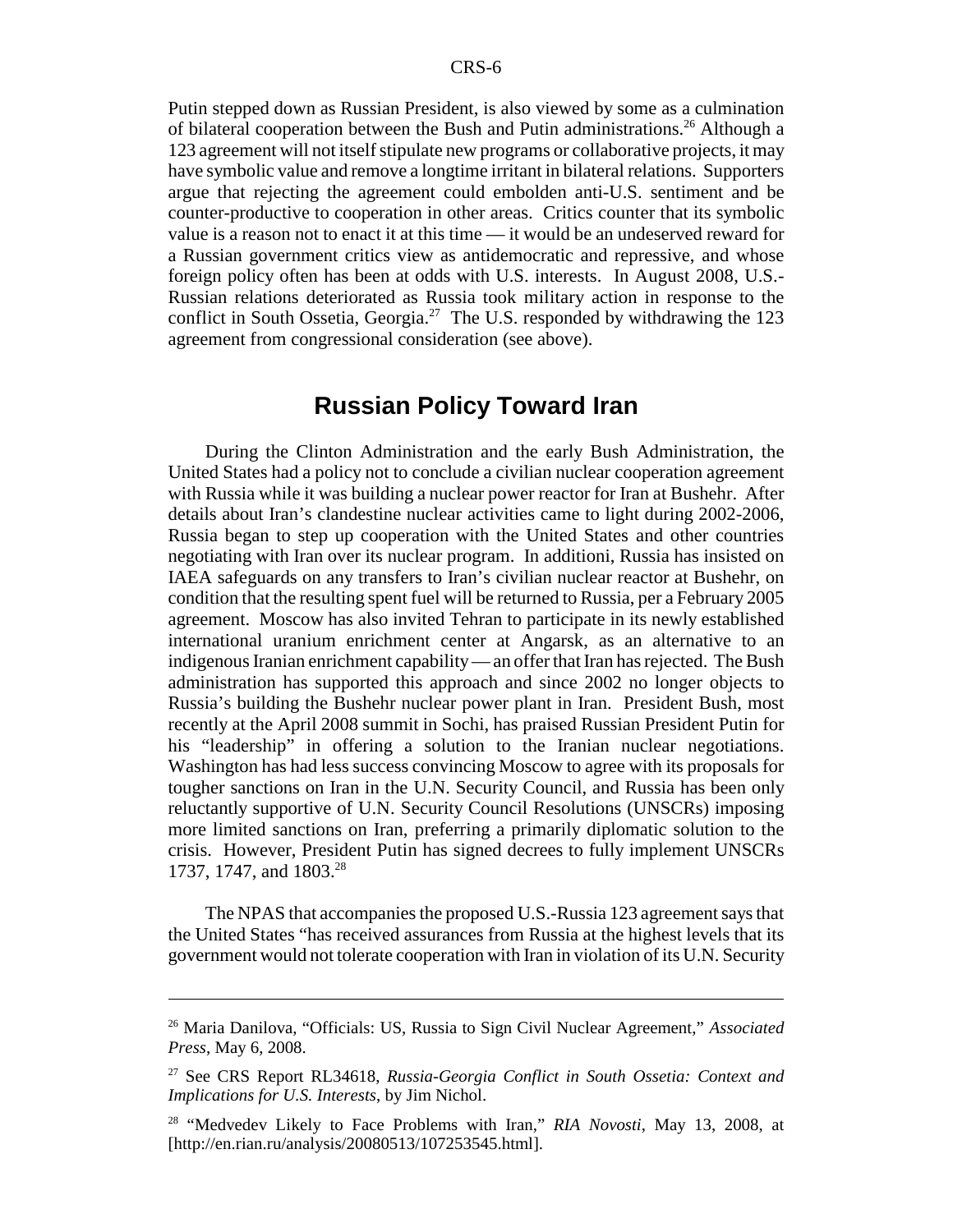Council obligations." Reportedly, there may have been recent intelligence indicating that Russian entities have transferred sensitive nuclear technology to Iran. This activity was reportedly ended by high-level Russian governmental intervention and assurances were given to the highest levels of the U.S. government.<sup>29</sup> This information may be included in the classified annex to the NPAS. In addition, Russian entities may be continuing their ballistic missile-related transfers to Iran.<sup>30</sup>

Some argue that maximum leverage has already been gained in coaxing Russian behavior on Iran in exchange for the signing of a 123 agreement, and that there will be opportunities in the future to exercise further leverage if necessary, because each transaction under a 123 agreement must be approved subsequently.<sup>31</sup> Supporters may also see the 123 agreement as a way to encourage Russia to continue pressing Iran on such issues as the Bushehr reactor's fuel provisions. Some argue that engaging Russia on the scientific level would improve transparency, and could provide a deterrent to Russian technical cooperation with Iran. Possible consequences of Congress disapproving the agreement could be Russia pulling back from cooperation with the United States on Iran policy and nonproliferation goals, such as decreased transparency at nuclear sites. Rejection of the agreement might affect the willingness of Russia to enter into future bilateral agreements, such as a future HEU-LEU blenddown agreement.

Continued questions about the nature and extent of Russian cooperation with Iran remain a potential obstacle to future approval of the agreement by Congress. The 2006 Iran Freedom Support Act (P.L. 109-293) stated the sense of Congress that no nuclear cooperation agreement should be entered into with a country that is assisting the nuclear program of Iran. The Iran Counter-Proliferation Act of 2007 (H.R. 1400), passed by the House, would prohibit any "agreement for cooperation between the United States and the government of any country that is assisting the nuclear program of Iran or transferring advanced conventional weapons or missiles to Iran." Similarly, the Senate is considering S. 970, which specifically prohibits a 123 agreement with Russia until "Russia has suspended all nuclear assistance to Iran and all transfers of advanced conventional weapons and missiles to Iran" or "Iran has completely, verifiably, and irreversibly dismantled all nuclear enrichment-related and reprocessing-related programs." The Iran Sanctions Act of 2008 (S. 3227) includes

<sup>&</sup>lt;sup>29</sup> "Prospects for a U.S.-Russian Agreement for Peaceful Nuclear Cooperation in Congress: Robert Einhorn and Jon Wolfsthal," Remarks at the Carnegie Moscow Center, April 15, 2008, [http://www.carnegie.ru/en/news/78128.htm].

<sup>&</sup>lt;sup>30</sup> The 2006 Director of National Intelligence report to Congress on WMD Acquisition says that "Russian entities have supplied a variety of ballistic missile-related goods and technical know-how to China, Iran, India, and North Korea. Iran's earlier success in gaining technology and materials from Russian entities and continuing assistance by such entities, probably supports Iranian efforts to develop new longer-range missiles and increases Tehran's self-sufficiency in missile production."

<sup>31</sup> Thomas Graham, "The Friend of My Enemy," *National Interest Online*, April 1, 2008, [http://www.nationalinterest.org/Article.aspx?id=17266]; Einhorn, Gottemoeller, McGoldrick, Poneman, Wolfsthal, "The U.S.-Russian Civil Nuclear Agreement: A Framework for Cooperation," CSIS, May 2008, [http://www.csis.org/component/option,com \_csis\_pubs/task,view/id,4499/type,1/].